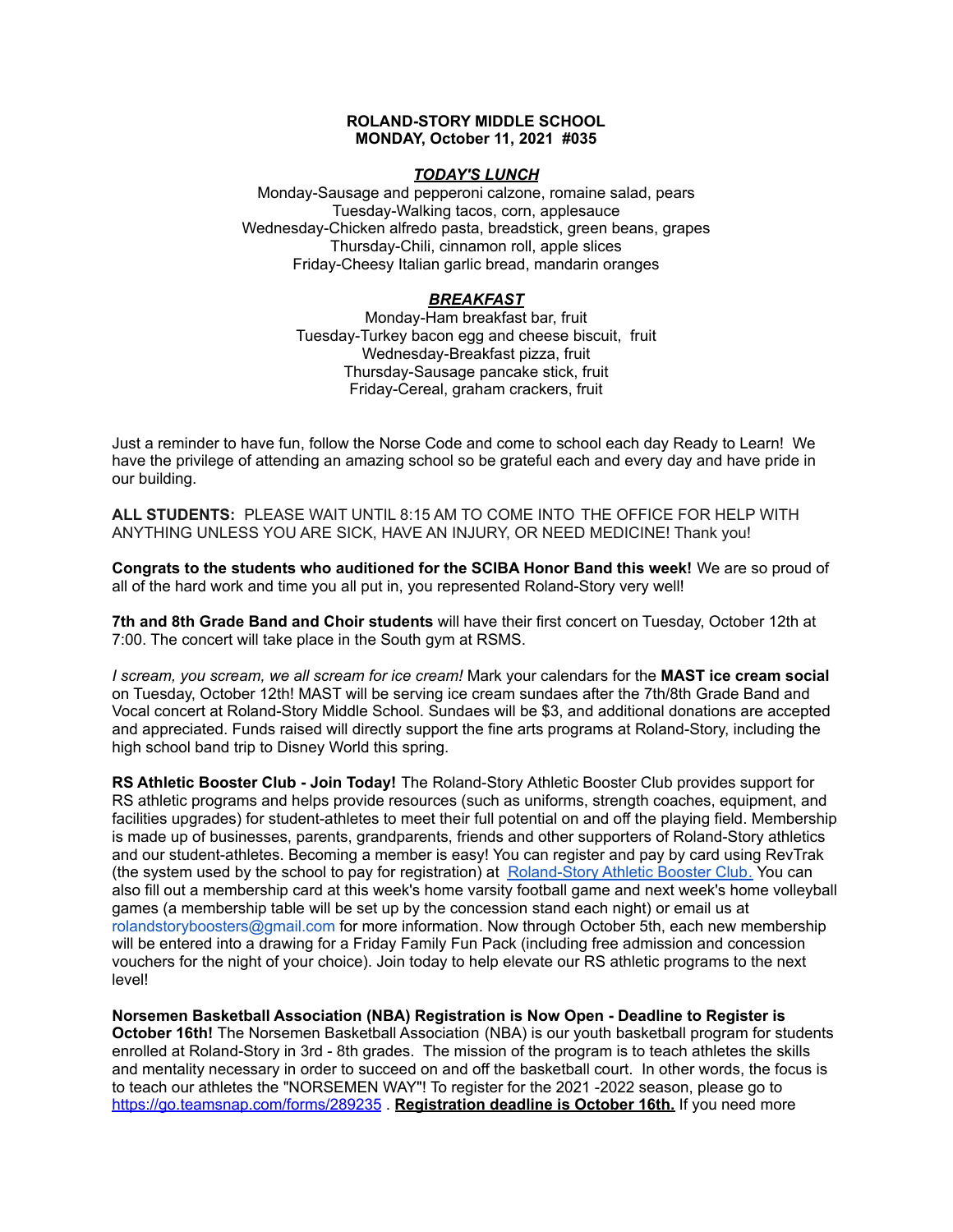information about registration or about NBA please pick up a flyer in the office or send an email to rolandstorynba@gmail.com.

The **wrestling apparel online store** is open now. Deadline to order is Thursday, October 14. <https://rsmswrestling21.itemorder.com/shop/sale/?saleCode=BMNXU>

**Concessions workers needed!** In order to have Concessions for Home Middle School Volleyball games, we need two 7th or 8th grade students to sign up to work. Time frame is 4:15 to approximately 6:15-6:30. Please sign up on the sheet in the office. Your help is greatly appreciated.

**7 th and 8 th Grade Roland Rural Bus Room** please report to Mrs. Hetland's room at 3:30.

**Reminder to all students attending middle school and high school events:** Please come to watch the event and NOT be running around. Remember to demonstrate the Norse Code positively cheering for both teams.

#### **RSMS to offer "Skip the Trip" Iowa DOT instruction permit knowledge tests**

Do you have a student who is ready to take the operator knowledge test to get an Iowa instruction permit to drive? RSMS is now offering the test right here at school as part of the Iowa Department of Transportation's "Skip the Trip" program. In partnering with the Iowa DOT, RSMS can save families time, cost, and the hassle of making a trip to a driver's license service center for testing. Students will be able to take the web-based test in a more familiar environment that works to reduce test anxiety and increase success rates. Tests are overseen by trained school staff to assure the integrity of test results. To be eligible to take the remote knowledge test, your student must be age 14 or older and not currently hold an Iowa instruction permit. Students that have turned 14 prior to the testing date must sign up in the office and have permission given from their parent by either email or phone. Students will have the opportunity to test on the second Tuesday of each month. "Skip the Trip" allows students to take their initial test at school as the first step in getting your student to be a confident driver. Once a student has successfully passed the test, the student will receive an email verifying a successful test. The student brings a copy of the email to the driver's license service center along with the other required documentation that will prove their identity to be issued their instruction permit. Service center staff will verify passing test result emails with Iowa DOT records. Visit [www.iowadot.gov/mvd/realid/success.asp](http://www.iowadot.gov/mvd/realid/success.asp) to determine what documentation to bring with you to receive your student's permit. To prepare for a successful knowledge test, students should study the Iowa Driver's Manual and online practice test, both available at: <https://iowadot.gov/mvd/driverslicense/manuals-and-practice-tests>.

#### **Quote of the Week:**

"Your optimism today will [determine](https://www.azquotes.com/quote/806528) your level of success tomorrow." Jon Gordon

#### **R-S MS PRACTICE / SHUTTLE SCHEDULE CROSS COUNTRY, FOOTBALL, VOLLEYBALL OCTOBER 11 - OCTOBER 14**

#### **MONDAY, OCTOBER 11 -- Football Shuttle @ 4:45**

Cross Country @ Jewell Golf & Country Club 4:30 Dismiss @ 2:55 / Bus @ 3:05

Football 7th Practice 3:45 - 4:30 8th @ Humboldt - Dismiss @ 2:25 / Bus @ 2:35

## **TUESDAY, OCTOBER 12 -- •• SHUTTLE @ 5:00 ••**

Football 3:45 - 4:45